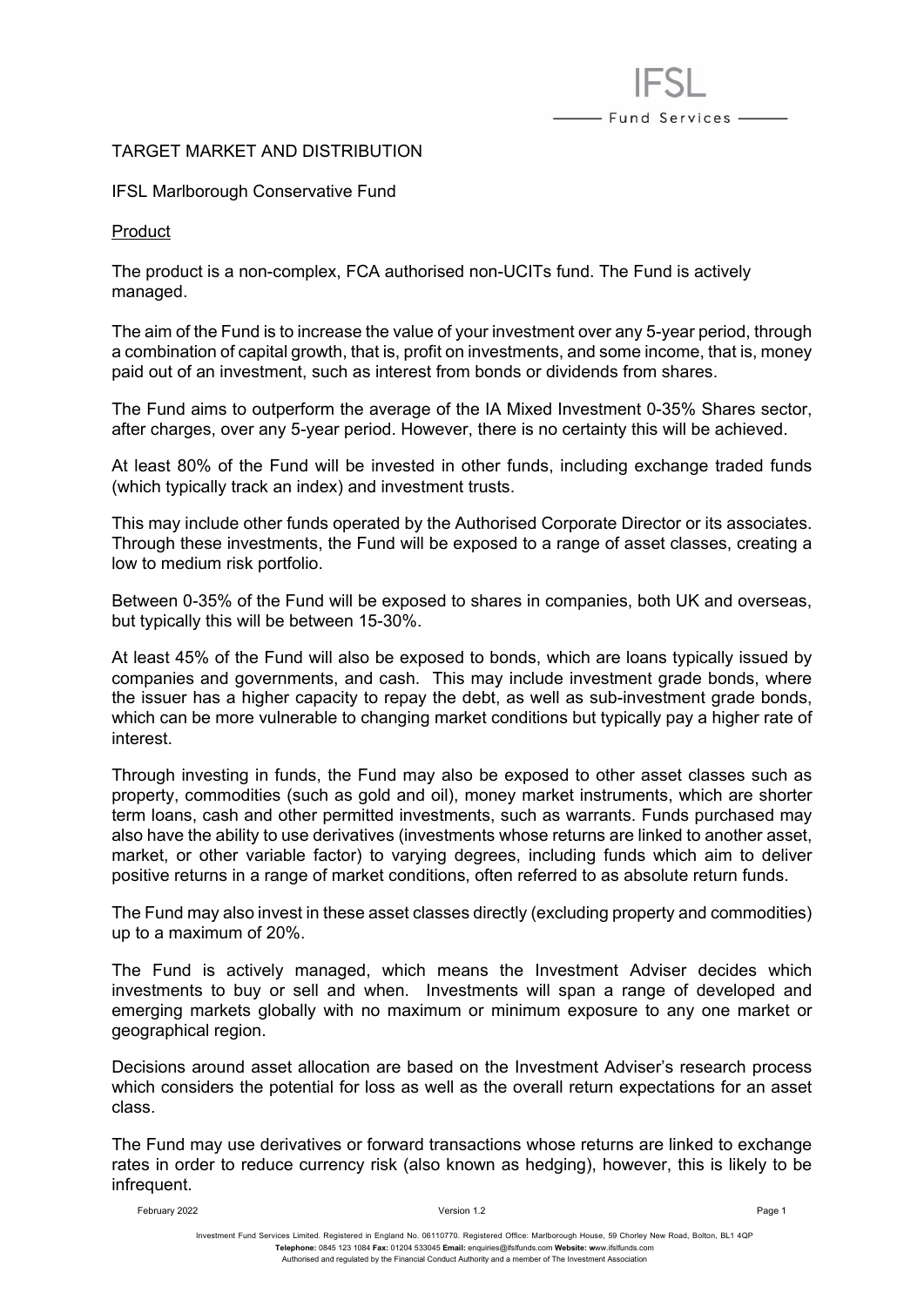

## Target Market

### **The type of client to whom the product is targeted**

As a non-complex fund it is targeted at retail investors, professional investors and eligible counterparties.

### **Clients' knowledge and experience**

This fund is suitable for the basic investor. Investment experience is not a necessity however a basic understanding of the kind of underlying investments of the scheme is important. It has no complex features or guarantees in place that would require more than a basic understanding of investment markets or instruments.

Investors should read the Key Investor Information document which is intended to help investors understand the nature and risk of investing in this fund. Investors are also advised to read the fund's prospectus which contains details on the objectives, investment strategies, risk, distribution policy, fees, expenses and Fund Management.

### **Clients' financial situation, with a focus on the ability to bear losses**

Clients should be prepared to commit to their investment for the long term or risk losing part of their investment in the short to medium term. The minimum investment horizon should be greater than five years.

Investors will have no risk of loss greater than their invested amount. As a fund with exposure to financial instruments investors should be aware that the potential exists for a total loss of assets and should therefore be able to bear such losses. However, the fund will be managed in such a way to reduce this risk considerably.

### **Clients' risk tolerance and compatibility of the risk/reward profile of the product with the target market**



This Fund has been measured as 4 because its investments have experienced moderate volatility in the past. The Fund's volatility is affected by various risks.

The Fund is therefore compatible with clients who have a medium, or balanced, risk tolerance.

Perceptions of risk will vary from person to person. The risk tolerance identified here refers to a fund which invests in such a way as to maintain moderate volatility. It will not take significant positions in individual financial instruments or invest in highly speculative assets.